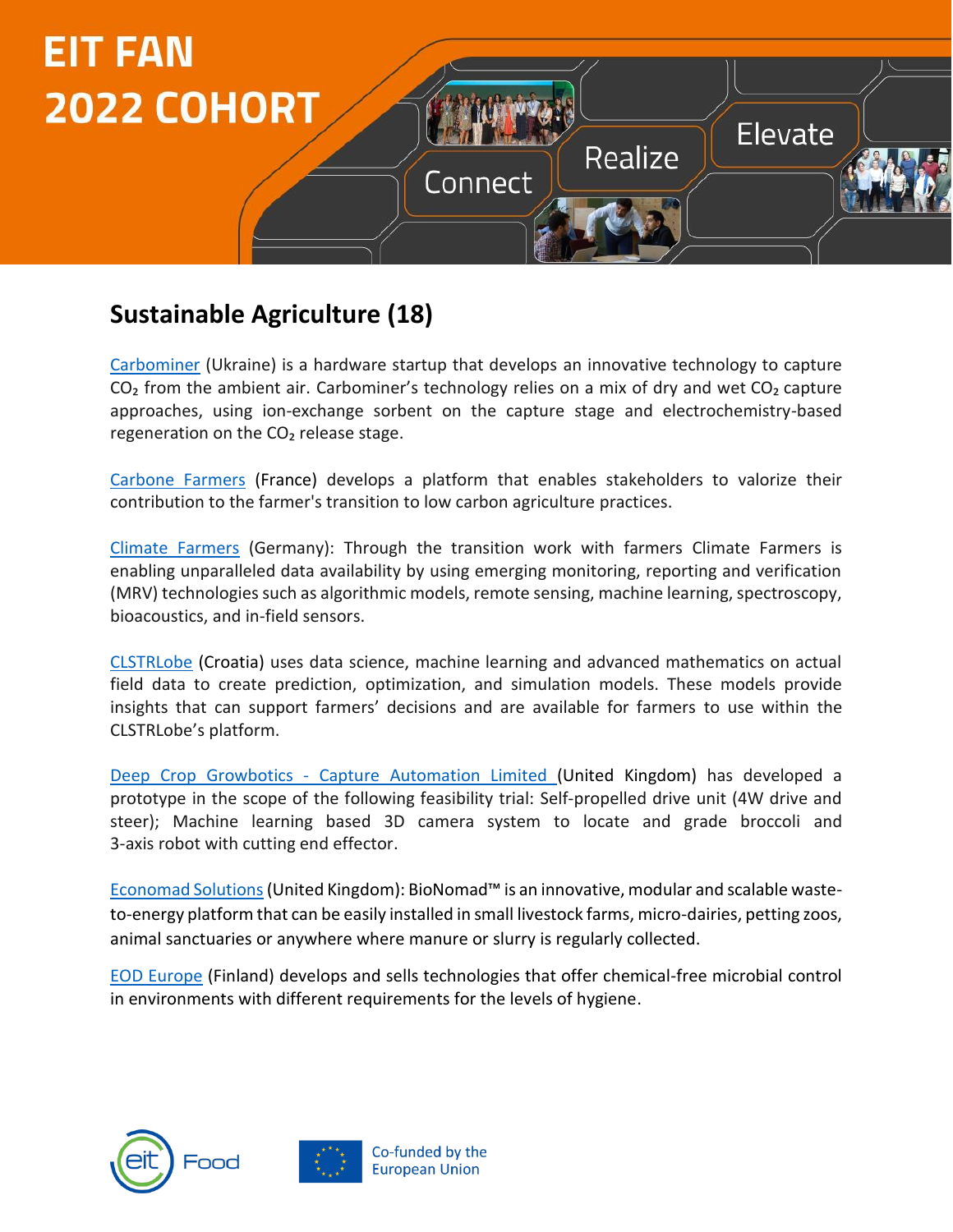

[FarmLabs](https://www.farmlabs.io/anasayfa.html) (Turkey), whose main field of work is to develop smart agriculture technologies, was established to produce hardware and software solutions that plan to reach Turkish and foreign markets in line with its 10 years of experience on artificial intelligence supported variable rate applications in agricultural production.

[Fauna Smart Technologies](https://faunasmarttechnologies.com/) (Denmark) is creating a Plant Immunity Tracker - a real-time tool in farmers' hands for measuring plant immunity.

[Lab4Impact](https://greenkillerweeds.com/) (Spain) has developed a robot that automates the recognition and selective removal of weeds using DeepTech technologies: AI, Machile Learning, IoT and RF.

[Meshek76](https://www.meshek76.com/) (Israel) is developing an AI-based robotic solution, that will monitor the growing process 24/7, and based on CV & AI will conduct accurate dilutions and picking to optimize the process.

[Microbe](https://www.microbe-plus.com/en/) Plus (Poland): By combining biological products and molecular biology, Microbe Plus developed an innovative, microbiological technology (probiotic for plants) that reduces the use of chemical pesticides and fertilizers.

[Regrowth](https://www.regrowth.it/) (Italy): LEAF (Live Environmental & Animal Feedback) is an integrated product consisting of management protocols, supported by a modular PLF (Precision Livestock Farming) system. The management protocols are based on a software platform that incorporates a series of formulas key for the construction of a farming plan.

[Rize](https://www.rizeag.com/en/home) ag (France) is a platform where farmers can understand their carbon footprint, define their climate action plan and finance their climate action. This platform is based on an advanced carbon monitoring infrastructure at the farm level combining technologies such as carbon footprint calculation, advanced soil modelling, or even satellite imagery.

[SAM-DIMENSION](https://sam-dimension.com/) (Germany) uses aerial imagery to create high-resolution application maps for precise, environmentally friendly and cost-saving crop protection.

[SmartCloudFarming](https://smartcloudfarming.com/) (Germany) develops a regenerative agriculture indicator based on soil organic carbon assessment. The indicator uses satellite images as input and advanced AI, therefore it is available anywhere and anytime.



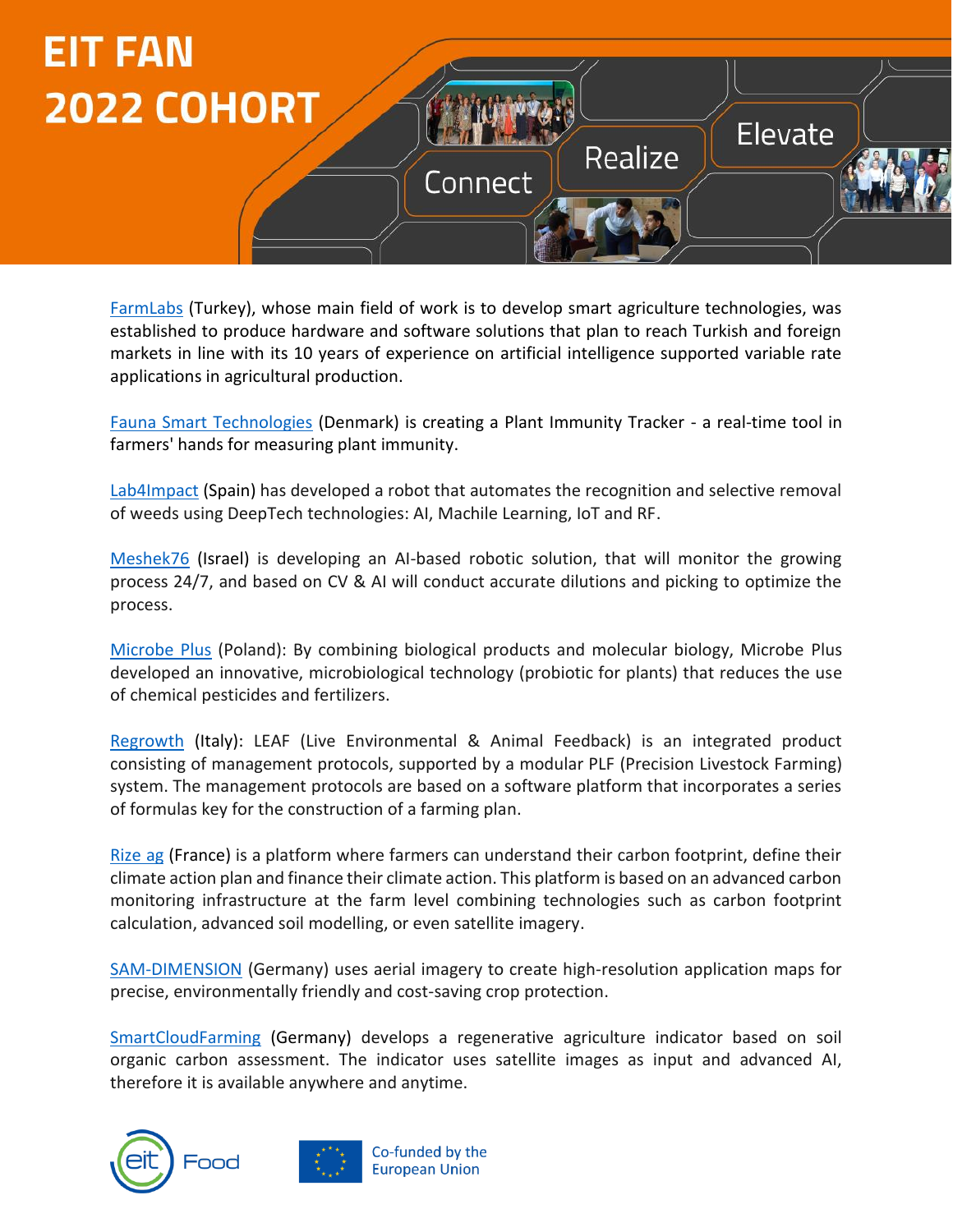

[Toopi Organics](https://toopi-organics.com/) (France) valorizes human urine - a natural fertilizer rich in nitrogen, phosphorus and potassium - by developing a solution for its collection, transformation and valorization in agricultural biosolutions.

[ULLMANNA](https://ullmanna.eu/) (Czech Republic) developed a robotic intra row non chemical weeding machine which is using machine vision and artificial intelligence to precisely control the weed.

#### **Alternative Proteins (16)**

[Bosque Foods](https://www.bosquefoods.com/) (Germany) is leveraging the power of fungi to create better-than-meat whole-cut products. Bosque Foods' unique process allows them to cultivate pure mycelium and use it as main ingredient for their whole-cut meat alternatives.

[Bright Biotech](https://www.brightbiotech.co.uk/) (United Kingdom) has developed a game-changing innovative technology which uses chloroplasts to express high amounts of high-value proteins in plants. Chloroplast expression is light-driven making it sustainable and is animal- and microbial-free.

[Cano-ela](https://www.cano-ela.com/) (The Netherlands) has a newly developed process that enables to gentle fractionate oilrich seeds into 3 innovative ingredients. These ingredients are not only more sustainable and healthier than the current alternatives, but they can also aid food companies to remove between 3 to 5 other ingredients from their current formulation.

[Fabumin](https://www.linkedin.com/company/fabumin/?originalSubdomain=il) (Israel) is developing an innovative and sustainable raw material that is a substitute for egg protein.

[Gavan Technologies](https://www.gavan.bio/) (Israel) 's proprietary technology extracts high purity proteins from the source while maintaining their physical structure unharmed and preserving their high functionality.

[Innomy](http://innomylabs.com/) (Spain) created a platform of finished products fungi-based meat that replicates the experience of eating meat in a natural and healthy way with the benefits of the fungi kingdom.

[Koralo](https://koralo-foods.com/) (Germany) is developing a patent-pending co-fermentation technology that is unique as it mimics nature. Koralo combines microalgae as a raw material for a traditional fermentation leading directly to a fish alternative raw product without further major processing needs.



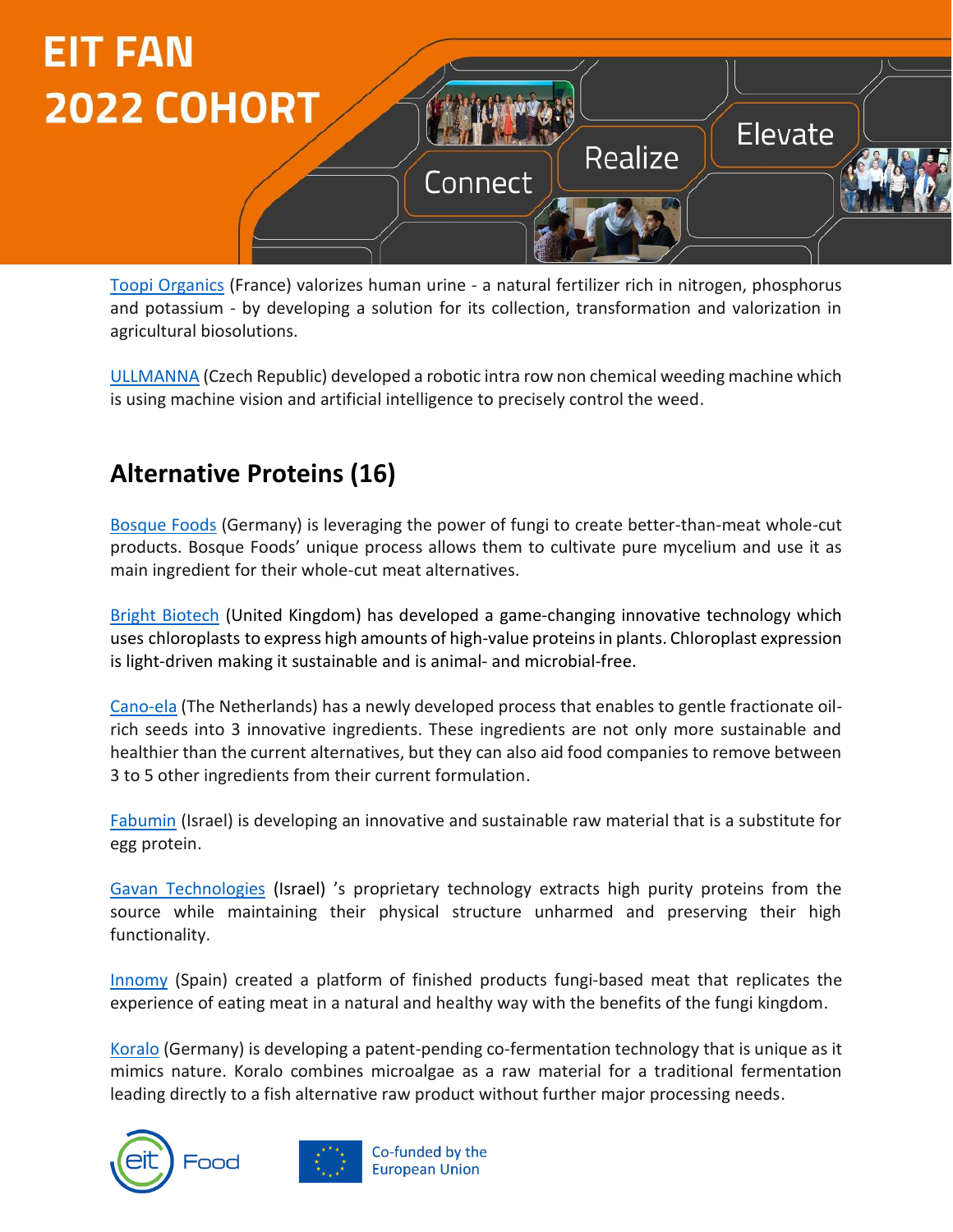

[LibreFoods](https://www.librefoods.co/) (Spain) is leveraging the entire fungi organism to get as close to meat in taste and texture. LibreFoods is taking advantage of the umami taste and aroma of the fruiting bodies, and the unique, fibrous texture that the root system or mycelium offers.

[MEALA](https://www.linkedin.com/company/meala-foodtech/) (Israel) is revolutionizing the plant-based protein industry by developing innovative ingredients and processes that allow the creation of cleaner, healthier, and tastier products with a better ecological footprint. MEALA has developed a proprietary technology that uses natural processes to create the meaty texture and juiciness mimicking the animal-based origin.

[MicroHarvest](https://microharvest.com/) (Germany) is a biotech company on a mission to provide better, healthier, and tastier protein, produced sustainably using the power of microorganisms. MicroHarvest's proprietary technology enables using bacteria to produce protein in a much faster way than existing approaches. The single cell protein and its derivatives are highly nutritious and can be used along the whole protein value chain - ranging from animal feed to direct application in food and pet food.

[mk2 Biotechnologies](https://mk2.bio/) (Germany) developed a ground-breaking synthesis platform for the production of high purity peptides and small proteins on large scales and at low cost, respectively for the first time enabling the application of those products in mass applications.

[PROTe-IN](https://www.linkedin.com/company/prote-in) (Israel) is developing a unique continuous fermentation of nonpathogenic bacteria utilising C02: this industrial technology can be 3 times more efficient than fermentation in batches.

[SENNsenn](http://www.sennsenn.at/) (Austria) developed a plant-based cheese alternative using a process that involves the coagulation of a protein-matrix and a maturation period by lactic acid bacteria. Through this process SENNsenn can establish a creamy texture and an authentic aroma profile without using any thickening agents or artificial flavorings.

[Sibö](https://sibo.tech/) (The Netherlands) is a biotechnology company focused on the development of clean, efficient, and sustainable insect-based bio-active components including protein, fats and chitosan, as highly functional food ingredients for food manufacturers.

[The VERY Food Co](https://www.theveryfood.co/) (France) develops 100% plant-based functional ingredients that can replace eggs and dairy products in cooking and baking applications.



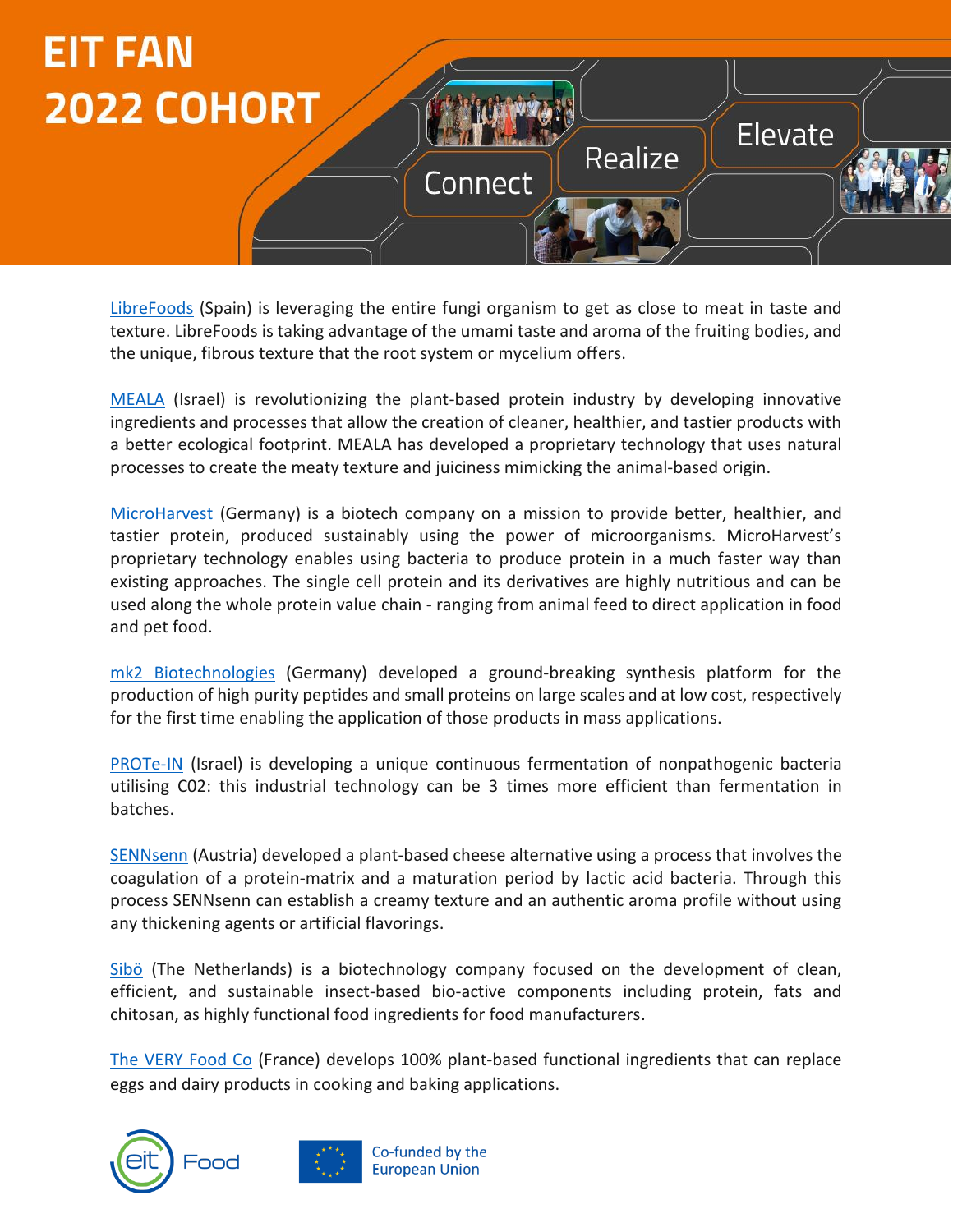

[Väcka Quëseria](https://vacka.es/) (Spain) is elaborating delicious plant-based cheese respecting the traditional processes of cheesemaking, adding the values and technology of the 21st century. All products are fermented and aged in some cases. Väcka Quëseria is using a special blend of legumes proteins and vegetables to elaborate their cheeses, which makes them not only delicious but more innovative.

## **Targeted Nutrition (8)**

[Des Solutio](https://dessolutio.com/) (Portugal) has developed a 100% natural solution that can significantly extend the life span of antioxidants without using artificial preservatives.

[Fermentful](https://www.fermentful.com/) (Latvia) combines the power of plants and science to produce fermented dairy-free drinks that benefit mental and physical wellbeing, meanwhile doing good to the planet.

[Little](https://littleinca.com/) Inca (United Kingdom) is a smart baby food brand that uses quinoa and other plant-based ingredients in their products. These are scientifically proven to support gut health in babies and infants and improve the gut-brain connection, which is important for normal brain development.

[Magic Broth](https://www.linkedin.com/company/magic-broth/) (Lituania) is a 100% natural source of collagen proteins that is rich in nutritional value and easy to include in an everyday diet. It is a 21st-century product that combines an ancient tradition with the possibilities of today's innovation.

[Montinutra](https://www.montinutra.com/) (Finland) convert forest industry side streams into valuable ingredients for the cosmetics, food & beverage and chemical industries with our scalable technology.

[Niskus Biotec](http://niskusbiotec.com/) (Ireland) has developed bespoke fermentation processes and food grade fungal strains that enable the rapid scalable production of myco-products.

[Prevess](https://prevess.com/en/) (Germany) is a digital nutrition platform that provides access to DNA and gut microbiome testing. Then it transfers the results in an app and makes personalized portion sized recommendations at canteens, hotels and restaurants based on latest scientific papers.

Vin[i Mini](https://vinimini.nl/) (The Netherlands) provides food supplements for babies made from peanuts which offer the easy, healthy and reliable way to prevent food allergies based upon the risk profile of the baby.

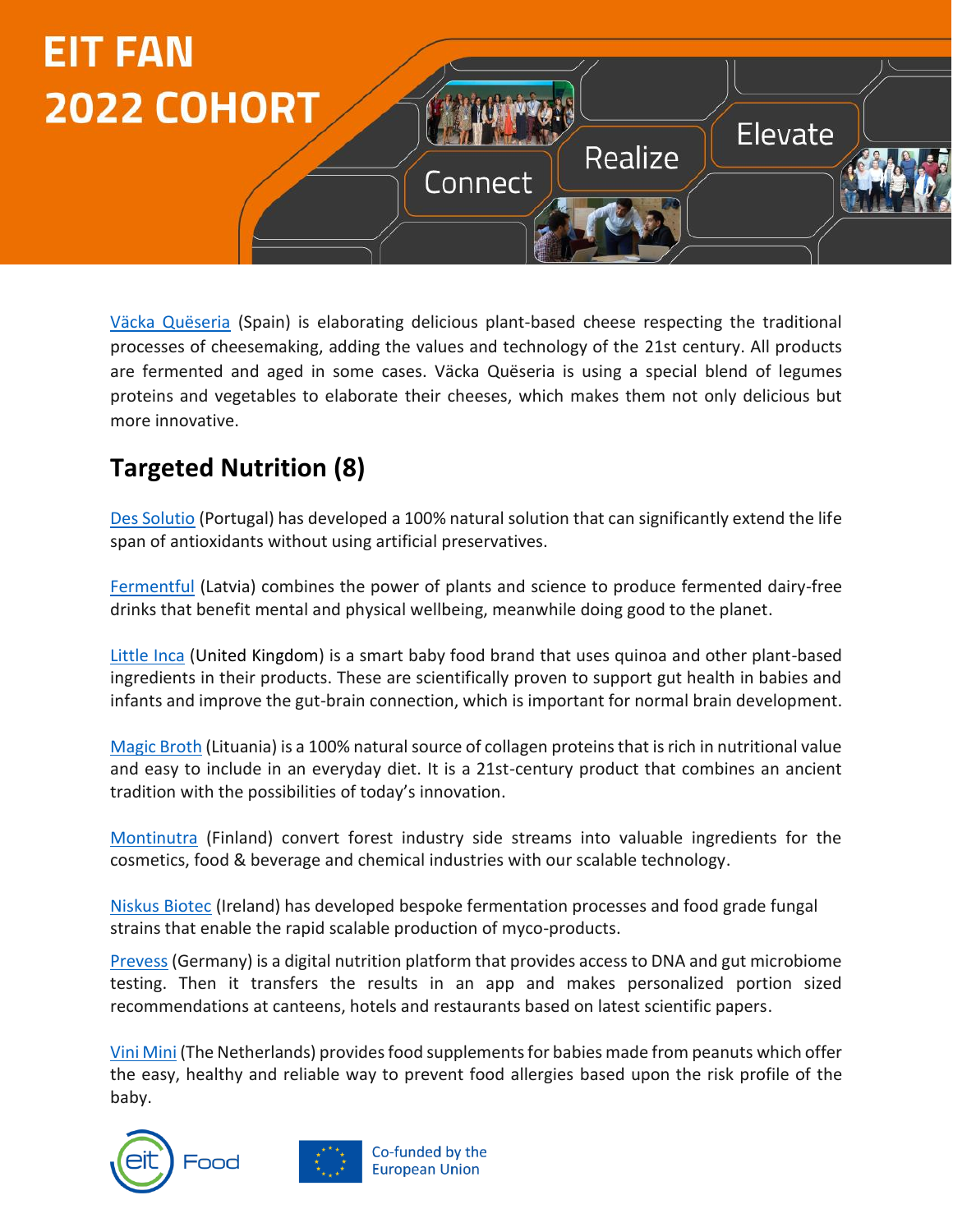

## **Circular Food Systems (10)**

[Bio2Coat](http://http/bio2coat.com/en/) (Spain) has developed an 100% natural edible coating tailored to extend the shelf life of perishable foodstuff, like fruits and vegetables, without changing the organoleptic characteristics of the products.

[Biorefic](https://biorefic.com/) (Latvia) is building the next generation biorefinery that seamlessly plugs into the existing agri-food value chains (e.g. backward integration with oat mills).

[Coffe-Eco](https://coffe-eco.gr/#why-coffeco) (Greece) transforms coffee waste to high added-value products.

[EcoBean](https://ecobean.pl/) (Poland) is a technology company with a mission to help reduce coffee waste at the scale of business.

[Green Spot Technologies](https://greenspot-tech.com/en/) (France) has an innovative and zero-waste process, which is circular by design and relies on "nature co-design" millenary technology (fermentation), the side streams (e.g. seeds, pulps, peels, bran, etc) of the food processing industry (soup, cereal, beverage industries) to create affordable functional food ingredients.

[GreenTech](https://www.greentechinnovators.no/) Innovators (Norway) has developed a pre-treatment method for food waste using biotechnology to improve utilization of carbohydrates and production of a growth media for fermentation to single cell protein and algae to be used as feed in aquaculture.

[INSPRO](https://www.inspro-uk.com/) (United Kingdom) uses insects, Black Soldier Fly Larvae (BSFL), to bio convert food waste / by-products into animal feed.

[MaGie Creations](https://magiecreations.com/) (The Netherlands) By combining its knowledge of food, food processing and biochemistry MaGie Creations focus to capture the complete value beer grain has to offer us.

[Souji](http://souji.es/) (Spain) is a disruptive and unique solution for the recycling and reuse of used vegetable oil.

[Traceless materials\(](https://www.traceless.eu/)Germany) has developed an innovative technology to produce a novel plastic alternative material that is 100% bio-circular and holistically sustainable considering all impact indicators.



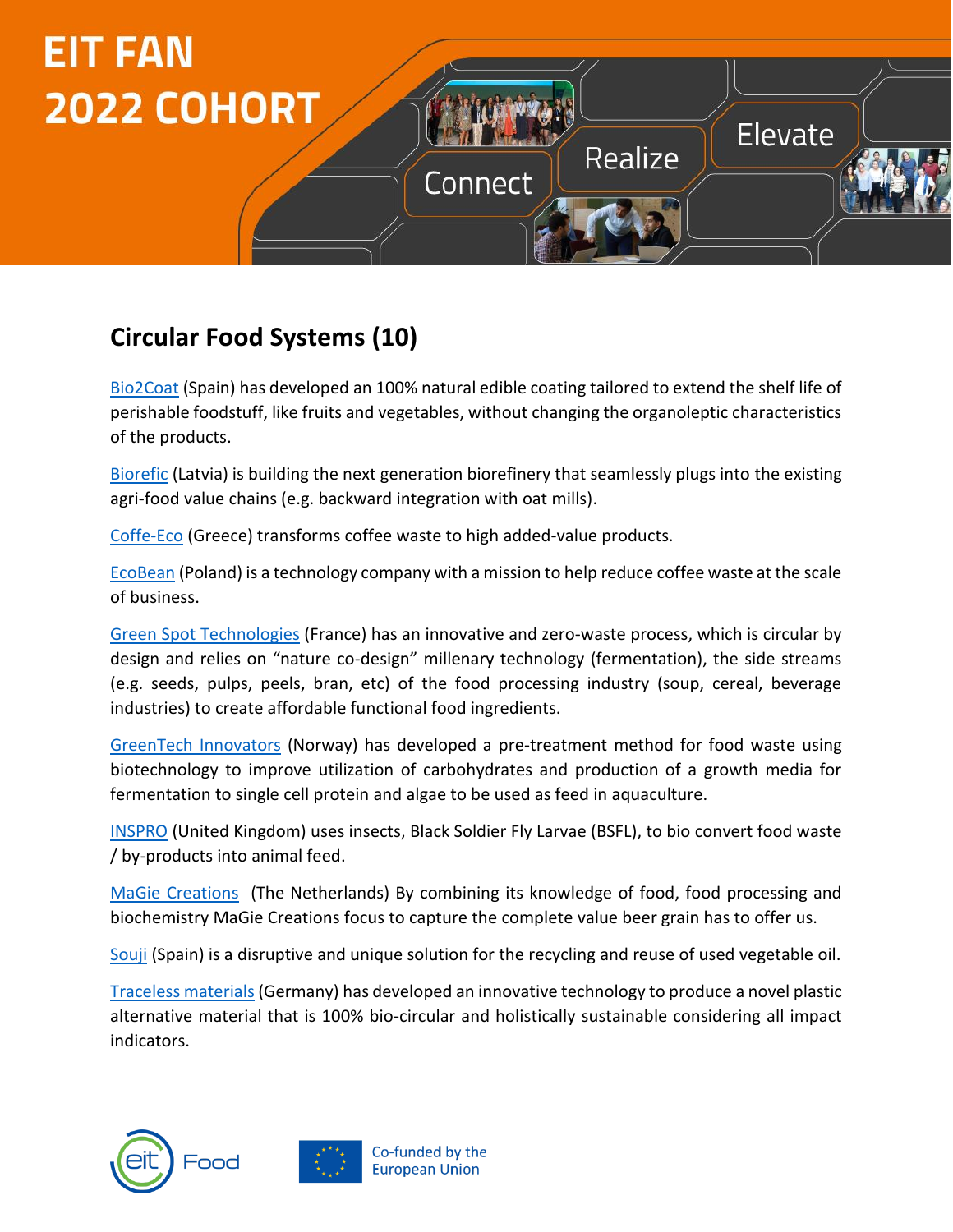

# **Digitalized Traceability (7)**

[ADVANCED OPTICAL](https://aotech.es/) TECHNOLOGIES (Spain) has developed AONIR platform, which has two main components, optical sensors based on near-infrared spectroscopy, and an IoT platform where sensor data is collected, and reports and alarms are generated.

[Biocode](https://biocode.io/) (Finland) has built an online platform to manage, improve and communicate the climate impacts of food production from individual field plots to end-products at retailers.

[Biovaaka](https://biovaaka.fi/en/) (Finland) makes food waste tracking and reduction easy and practical for professional kitchens and restaurants.

[Halloid](https://www.holloid.com/) (Austria) offers real-time 3D imaging and measurements of bacteria, algae, yeast, micro plastics, and other particles.

[Honey.AI](http://https/honey-ai.com) (Spain) has been conceived to offer an easy-to-use system to obtain the microscopic digital images and upload them into the cloud, where our image recognition software analyse the pictures and give a detailed result to the user about specific pollen concentration per area analysed.

[Skira](https://www.holloid.com/) (Sweden) developed a platform that enables leading food industry players, on top of their current trading relations and only with a lightweight mill-integration, to start impacting their own commodity supply chain, taking decisions on verified production data, and sourcing their commodities with respect to its level of sustainability.

Vertigo [Technologies](https://fresco.vertigo-tech.com/) (The Netherlands) has developed the first microwave-based sensing technique for non-invasive fruit inspection. Vertigo's technology allows to identify all quality attributes associated to quality parameters like ripening stage, shelf life and internal damage.